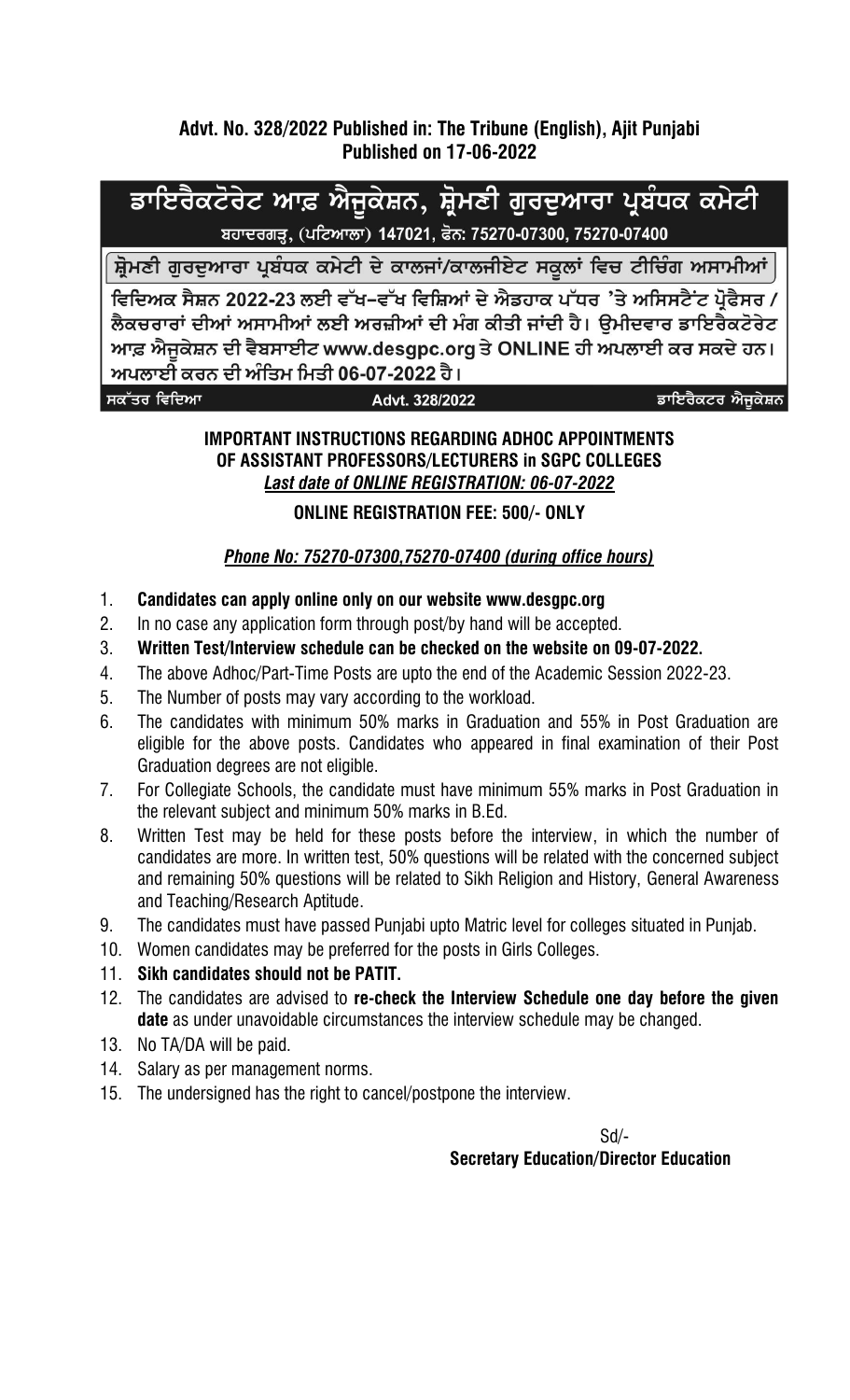#### **Requirement of posts for Assistant Professors/Lecturers in SGPC Colleges on Adhoc Basis for Session 2022-23**

| S.NO.                   | <b>NAME OF COLLEGE</b>                                                                                   | <b>POSTS</b>                                                                                                                                                                                                                                                                                                                                                                                                                                                                                                            |
|-------------------------|----------------------------------------------------------------------------------------------------------|-------------------------------------------------------------------------------------------------------------------------------------------------------------------------------------------------------------------------------------------------------------------------------------------------------------------------------------------------------------------------------------------------------------------------------------------------------------------------------------------------------------------------|
| 1                       | MATA GUJRI COLLEGE,<br><b>FATEHGARH SAHIB</b>                                                            | Adhoc Full Time: Agronomy (1) Genetic & Plant Breeding<br>(1) Soil Science & Agriculture Chemistry (2) Seed Science<br>& Technology (1) Economics (1) Commerce (1) English (2)<br>Statistics (1) Punjabi (2) Marketing (1) Finance (1) Human<br>Resource Management (1) Condensed Matter Physics (1)<br>Electronics (1) Geography (1) Botany (6) Microbiology (2)<br>Dairy Science (1) Political Science (1) Music Vocal (1) Food<br>Technology (1) Fine Arts (1) Psychology (1) Journalism &<br>Mass Communication (4) |
| $\overline{2}$          | <b>KHALSA COLLEGE</b><br><b>GARHDIWALA,</b><br><b>HOSHIARPUR</b>                                         | Adhoc Full Time: FASHION DESIGNING (1) ECONOMICS<br>(SPL. Economatrix) (1) POLITICAL SCIENCE (1) B.Voc<br>(Hardware & Networking) (2) PHYSICAL EDUCATION (1)                                                                                                                                                                                                                                                                                                                                                            |
|                         | <b>KHALSA COLLEGIATE</b><br>SEN SEC. SCHOOL<br><b>GARHDIWALA,</b><br><b>HOSHIARPUR</b>                   | Adhoc Full Time: ENGLISH (1)                                                                                                                                                                                                                                                                                                                                                                                                                                                                                            |
| $\overline{\mathbf{3}}$ | <b>SRI GURU TEG BAHADUR</b><br>KHALSA COLLEGE, SRI<br><b>ANANDPUR SAHIB</b>                              | Adhoc Full Time: Horticulture & Food Technology (1) Food<br>Processing (1) Microbiology (1) Punjabi (2) Computer<br>Science (4) Mathematics (4) Commerce (1) Physics (1)<br>Geography (1) Economics (1)                                                                                                                                                                                                                                                                                                                 |
| 4                       | <b>BABBAR AKALI</b><br><b>MEMORIAL KHALSA</b><br>COLLEGE,<br><b>GARHSHANKAR,</b><br><b>HOSHIARPUR</b>    | Adhoc Full Time: English (1) physical education (1) Physics<br>(4) Chemistry (4) Computer Science (2) Punjabi (1)<br>Adhoc Part Time: English (1) Physics (1) Environmental<br>science (1)                                                                                                                                                                                                                                                                                                                              |
| 5                       | <b>GURU NANAK COLLEGE,</b><br><b>BUDHLADA, MANSA</b>                                                     | Adhoc Full Time: English (3) Fine arts (1) Food processing<br>(1) Political Science (1) Botany (1) Zoology (1)                                                                                                                                                                                                                                                                                                                                                                                                          |
| 6                       | <b>GURU NANAK COLLEGE</b><br>FOR GIRLS, SRI<br><b>MUKTSAR SAHIB</b>                                      | <b>Adhoc Full Time:</b> Mathematics (1) Fashion Designing (1)<br>Sociology (1) Computer Science (1) Sociology (1)<br>Adhoc Part Time:- Medical Lab Technology (1) Mashroom<br>Cultivation (1)                                                                                                                                                                                                                                                                                                                           |
| $\overline{\mathbf{z}}$ | <b>GURU NANAK COLLEGE,</b><br><b>MOGA</b>                                                                | Adhoc Full Time: History (1) English (2) Mathematics (2)<br>Commerce (3) Computer Science (3) Economics (1)<br>Adhoc Part Time:- Sociology (1) Hindi (1)                                                                                                                                                                                                                                                                                                                                                                |
| 8                       | <b>GURU NANAK COLLEGE,</b><br><b>BATALA</b>                                                              | Adhoc Full Time: English (2) Zoology (1), Librarian (1)                                                                                                                                                                                                                                                                                                                                                                                                                                                                 |
| 9                       | <b>GURU NANAK KHALSA</b><br><b>COLLEGE, DAROLI</b><br>KALAN, JALANDHAR,                                  | Adhoc Full Time: COMMERCE (1) Political Science (1)<br>Athletics Coach (1)                                                                                                                                                                                                                                                                                                                                                                                                                                              |
| 10                      | SANT BABA DALIP SINGH<br><b>MEMORIAL KHALSA</b><br>COLLEGE, DOMELI,<br><b>KAPURTHALA</b>                 | Adhoc Full Time: English (1) Economics (1) Computer<br>Science (1) Commerce (2) Religious Study (1) Physical<br>Education (1) Music (1)                                                                                                                                                                                                                                                                                                                                                                                 |
| 11                      | <b>GURU GOBIND SINGH</b><br><b>KHALSA COLLEGE FOR</b><br>WOMEN, JHAR SAHIB,<br><b>LUDHIANA</b>           | Adhoc Full Time: Computer Science (1) English (2) Maths<br>(3) Political Science (1) Economics (1)                                                                                                                                                                                                                                                                                                                                                                                                                      |
|                         | <b>GURU GOBIND SINGH</b><br><b>KHALSA COLLEGIATE</b><br>SCHOOL FOR WOMEN,<br><b>JHAR SAHIB, LUDHIANA</b> | Adhoc Full Time: Commerce (1) Biology (1)                                                                                                                                                                                                                                                                                                                                                                                                                                                                               |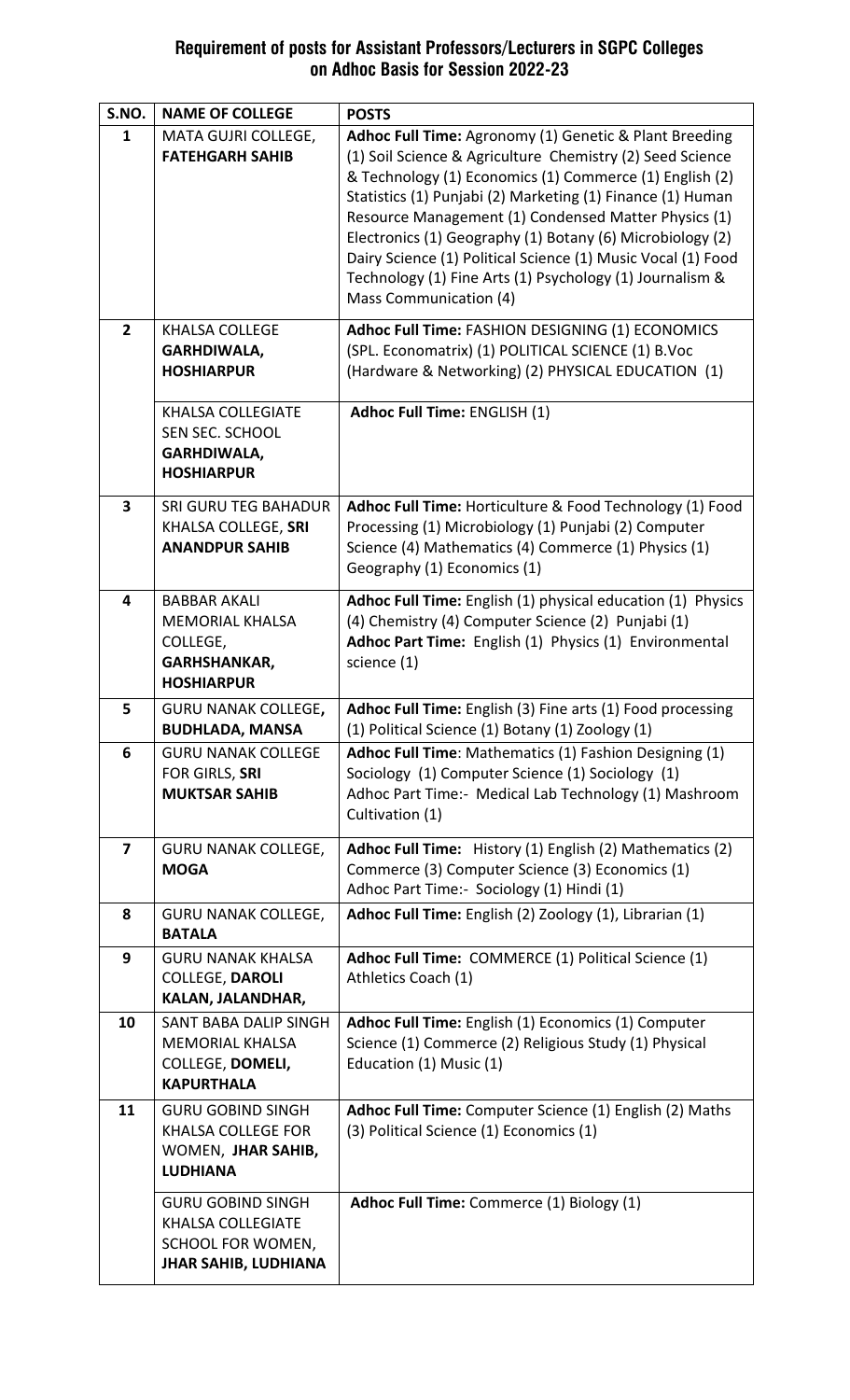| S.NO. | <b>NAME OF COLLEGE</b>                          | <b>POSTS</b>                                                                                                       |
|-------|-------------------------------------------------|--------------------------------------------------------------------------------------------------------------------|
| 12    | <b>MATA SAHIB KAUR</b>                          | Adhoc Full Time: Physics (1) Chemistry (2) Commerce                                                                |
|       | GIRLS COLLEGE,                                  | (1) Computer Science (2) Punjabi (1) Biology                                                                       |
|       | <b>TALWANDI SABO</b>                            |                                                                                                                    |
| 13    | <b>MATA GANGA KHALSA</b>                        | Adhoc Full Time: Commerce (3) Physics (1) Chemistry (1)                                                            |
|       | <b>COLLEGE FOR GIRLS,</b>                       | Fashion designing (2) Mathematic (1) Physical Education                                                            |
|       | <b>KOTTAN, LUDHIANA</b>                         | (1) Computer Science (2)                                                                                           |
|       |                                                 |                                                                                                                    |
| 14    | <b>TRAI SHATABDI GURU</b>                       | Adhoc Full Time: Commerce(1) English (1) History (1)                                                               |
|       | <b>GOBIND SINGH KHALSA</b>                      | Computer Science (3) Political Science (1) Fashion                                                                 |
|       | <b>COLLEGE, RAMSAR</b>                          | Designing (1)                                                                                                      |
|       | ROAD, AMRITSAR                                  |                                                                                                                    |
| 15    | <b>MATA SAHIB KAUR</b>                          | Adhoc Full Time: Teaching of Science (1) Teaching of                                                               |
|       | <b>KHALSA GIRLS COLLEGE</b>                     | Music (1) Teaching of Fine Arts (1) Teaching of Hindi (1)                                                          |
|       | OF EDUCATION,                                   | Teaching of Maths (1)                                                                                              |
|       | DHAMOMAJRA,                                     |                                                                                                                    |
|       | PATIALA,                                        |                                                                                                                    |
| 16    | <b>MATA SUNDRI KHALSA</b>                       | Adhoc Full Time: Commerce (3) Computer Science (2)                                                                 |
|       | GIRLS COLLEGE,                                  | Mathematics (1) Home Science (1)                                                                                   |
|       | NISSING, KARNAL                                 |                                                                                                                    |
| 17    | <b>MATA SAHIB KAUR</b>                          | Adhoc Full Time: History (1) English (1) Fashion Designing                                                         |
|       | GIRLS COLLEGE,                                  | (2) Math (1) Botany (1) Physical Education (1) Computer                                                            |
|       | <b>TALWANDI BHAI</b>                            | $(1)$ Chemisty $(1)$                                                                                               |
|       |                                                 |                                                                                                                    |
| 18    | <b>MATA SAHIB KAUR</b><br>GIRLS COLLEGE, GEHAL, | Adhoc Full Time: Physics (1) Chemistry (1) Math (1)<br>English (2) Physical Education (1) Punjabi (1) Commerce (1) |
|       | <b>BARNALA</b>                                  | Fashion Designing (1)                                                                                              |
|       |                                                 |                                                                                                                    |
| 19    | <b>SRI GURU HARKRISHAN</b>                      | Adhoc Full Time: Computer Science (3) Commerce (1)                                                                 |
|       | SAHIB KHALSA COLLEGE,                           | Punjabi (1) Math (1) History (1) Music Vocal (1)                                                                   |
|       | PANJOKHRA SAHIB,                                |                                                                                                                    |
|       | <b>AMBALA (HRY.)</b>                            |                                                                                                                    |
| 20    | <b>GURU HARGOBIND</b>                           | Adhoc Full Time: Computer Science (1) Commerce (3)                                                                 |
|       | <b>SAHIB KHALSA GIRLS</b>                       | Biology (1) Music (1) Sociology (1)                                                                                |
|       | <b>COLLEGE, KARHALI</b>                         |                                                                                                                    |
|       | SAHIB, PATIALA                                  |                                                                                                                    |
| 21    | <b>MIRI PIRI KHALSA</b>                         | Adhoc Full Time: Computer Science (1) English (1) Punjabi                                                          |
|       | <b>COLLEGE, BHADAUR,</b>                        | (1)                                                                                                                |
|       | <b>BARNALA</b>                                  |                                                                                                                    |
|       |                                                 |                                                                                                                    |
| 22    | <b>GURU ARJAN DEV</b>                           | Adhoc Full Time: COMPUTER SCIENCE (1) ENGLISH (1)                                                                  |
|       | KHALSA COLLEGE,                                 | CHEMISTRY (1)                                                                                                      |
|       | <b>CHOHLA SAHIB, TARN</b>                       |                                                                                                                    |
| 23    | TARAN,<br>SHAHEED BABA JIWAN                    | Adhoc Full Time: Physics (1), Political Science (1)                                                                |
|       | SINGH KHALSA COLLEGE,                           | Adhoc Part Time: Economics (1), Chemistry (1)                                                                      |
|       | <b>SATLANI SAHIB,</b>                           |                                                                                                                    |
|       | <b>AMRITSAR</b>                                 |                                                                                                                    |
| 24    | <b>BHAI BEHLO KHALSA</b>                        | Adhoc Full Time: Computer Science (1) Political Science (1)                                                        |
|       | GIRLS COLLEGE,                                  | Physical Education (1) English (1) Commerce (1) Economics                                                          |
|       | PHAPHARE BHAI KE,                               | $(1)$ History $(1)$                                                                                                |
|       | MANSA,                                          |                                                                                                                    |
| 25    | <b>SRI GURU TEGH</b>                            | Adhoc Full Time: Physical Education (1) Music Vocal (1)                                                            |
|       | <b>BAHADUR KHALSA</b>                           | Commerce (1) Computer Science (1) History (1) Punjabi                                                              |
|       | <b>COLLEGE FOR GIRLS,</b>                       | (2) Mathematics (1)                                                                                                |
|       | <b>AAKAR, PATIALA</b>                           |                                                                                                                    |
|       | <b>SRI GURU TEGH</b>                            | <b>Adhoc Full Time: Science (1)</b>                                                                                |
|       | <b>BAHADUR KHALSA</b>                           |                                                                                                                    |
|       | <b>COLLEGIATE SCHOOL</b>                        |                                                                                                                    |
|       | FOR GIRLS, AAKAR,                               |                                                                                                                    |
|       | <b>PATIALA</b>                                  |                                                                                                                    |